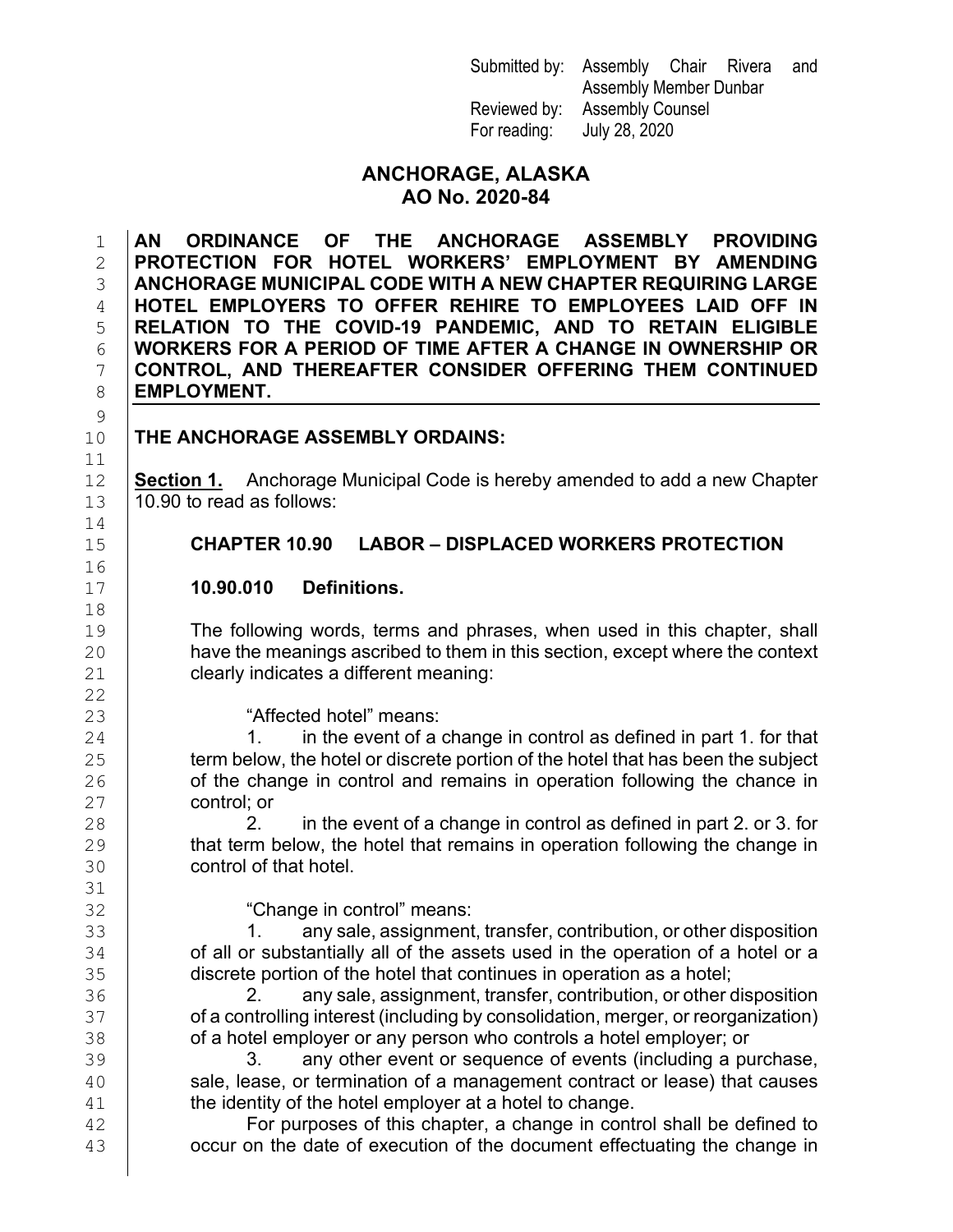1 control.

"Eligible hotel worker" means a hotel worker employed by an  $\frac{4}{5}$  incumbent hotel employer at the time of a change in control and who has been so employed for at least two months prior to the change in control. been so employed for at least two months prior to the change in control.

<sup>7</sup> | "Hotel" means an establishment containing 100 or more guest rooms<br>8 | that provides temporary lodging in the form of overnight accommodations in 8 that provides temporary lodging in the form of overnight accommodations in<br>8 quest rooms to transient patrons for periods of thirty consecutive calendar guest rooms to transient patrons for periods of thirty consecutive calendar<br>10 davs or less, and mav provide additional services, such as conference and 10 days or less, and may provide additional services, such as conference and<br>11 meeting rooms, restaurants, bars, or recreation facilities available to quests meeting rooms, restaurants, bars, or recreation facilities available to quests 12 or to the general public. "Hotel" includes motor lodges, motels, apartment<br>13 hotels, and tourist courts meeting the definition set forth above. "Hotel" also 13 hotels, and tourist courts meeting the definition set forth above. "Hotel" also<br>14 includes any contracted, leased or sublet premises operated in conjunction 14 includes any contracted, leased or sublet premises operated in conjunction<br>15 with a hotel or that is used for the primary purpose of providing services at a 15 with a hotel or that is used for the primary purpose of providing services at a<br>16 hotel. "Hotel" does not include a hostel, which is a lodging facility primarily 16 hotel. "Hotel" does not include a hostel, which is a lodging facility primarily<br>17 characterized by dormitory-style accommodations, shared bathrooms, and 17 characterized by dormitory-style accommodations, shared bathrooms, and<br>18 **conservations of beds rather than rooms.** "Hotel" also does not include 18 **reservations of beds rather than rooms.** "Hotel" also does not include<br>19 corporate housing, rooming houses, boarding houses, or private residential 19 corporate housing, rooming houses, boarding houses, or private residential<br>20 clubs. single-room occupancy housing. vacation rentals. or bed and 20 clubs, single-room occupancy housing, vacation rentals, or bed and <br>21 breakfast establishments within a single-unit residence. breakfast establishments within a single-unit residence.

23 "Hotel employer" means any person who owns, controls, or operates 24 a hotel in the municipality, and includes any person or contractor who, in a<br>25 managerial, supervisory, or confidential capacity, employs hotel workers to 25 managerial, supervisory, or confidential capacity, employs hotel workers to<br>26 **provimes at a hotel in conjunction with the hotel's purpose**. provide services at a hotel in conjunction with the hotel's purpose.

28 (and thotel worker" means any person who is employed by a hotel<br>29 (and the provide services at a hotel. "Hotel worker" does not include a 29 employer to provide services at a hotel. "Hotel worker" does not include a managerial. supervisory or confidential employee. managerial, supervisory or confidential employee.

32 Thotel worker retention period" means the period of time beginning on<br>33 The date of a change in control and extending to ninety (90) days from the the date of a change in control and extending to ninety (90) days from the 34 **first date that an affected hotel is open to the public after a change in control.** 

36 "Incumbent hotel employer" means a hotel employer who owns, 37 controls, or operates a hotel prior to a change in control of the hotel or of a<br>38 discrete portion of the hotel that continues to operate as a hotel after the 38 discrete portion of the hotel that continues to operate as a hotel after the discrete portion. change in control.

"Laid-off Employee" means a hotel worker who was employed by the  $\begin{array}{c|c}\n42 & \text{emplayer for} \\
43 & 1\n\end{array}$ 

six months or more in the 12 months preceding January 31,  $\frac{44}{45}$  2020, and whose most recent separation from active service occurred after<br>45 January 31, 2020, or 45 **January 31, 2020, or**<br>46 **January 31, 2020, or** 

six months or more in the 12 months preceding the change in

 $\begin{array}{c|c} 47 & \text{control}, \\ 48 & & \text{a} \end{array}$ 48 and was due to a government shutdown order, lack of business, a reduction in force or other, economic, non-disciplinary reason. reduction in force or other, economic, non-disciplinary reason.

"Length of Service" means the total of all periods of time during which

50<br>51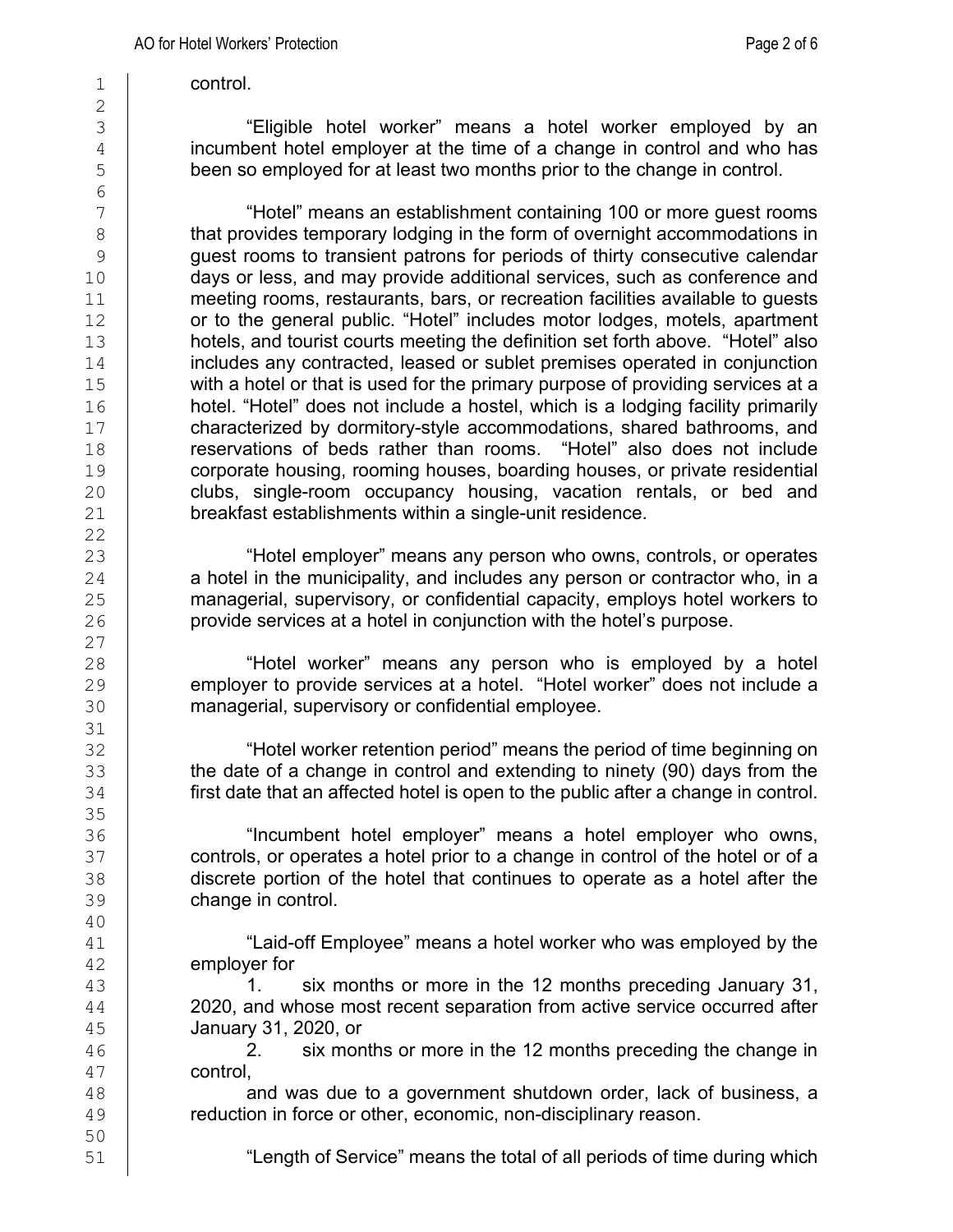3

6<br>7

 $15$ <br> $16$ 

 $\begin{array}{c} 20 \\ 21 \end{array}$ 

 $\frac{24}{25}$ 

 $\frac{26}{27}$ 

33

1 a hotel worker has been in active service, including periods of time when the  $\frac{2}{3}$  emplovee was on leave or on vacation. employee was on leave or on vacation.

4 "Successor hotel employer" means a hotel employer who owns, controls, or operates a hotel after a change in control.

# 7 **10.90.020 Notice of change in control.**

- 8 9 A. Within five days of a change in control, a successor hotel employer<br>10 Shall post written notice of the change in control at the location of the 10 shall post written notice of the change in control at the location of the<br>11 **heart of the control of the state of the control of the and the control of the state of the state of the s** affected hotel. This written notice shall remain posted during any 12 closure of the affected hotel and for six months following the first date<br>13 **communishies and interest on which the affected hotel is open to the public under the successor** 13 on which the affected hotel is open to the public under the successor<br>14 **hotel employer**. hotel employer.
- 16 B. This written notice shall include, but not be limited to, the name and contact information of the incumbent hotel employer, the name and 17 contact information of the incumbent hotel employer, the name and<br>18 contact information of the successor hotel employer, and the effective 18 contact information of the successor hotel employer, and the effective<br>19 date of the change in control. date of the change in control.
- C. This written notice shall be posted in a conspicuous place at the 22 affected hotel and shall be readily visible to eligible hotel workers,<br>23 other employees, and applicants for employment. other employees, and applicants for employment.

### 25 **10.90.030 Hotel worker retention.**

- 27 A. Within fifteen days of a change in control, an incumbent hotel<br>28 emplover shall provide a successor hotel emplover with a list of eligible 28 employer shall provide a successor hotel employer with a list of eligible<br>29 hotel workers. This list shall include the name, date of hire, and job 29 hotel workers. This list shall include the name, date of hire, and job<br>30 classification of each eligible hotel worker. A successor hotel emplover 30 classification of each eligible hotel worker. A successor hotel employer<br>31 shall be required to maintain and hire from this list during the hotel shall be required to maintain and hire from this list during the hotel 32 worker retention period.
- 34 B. A successor hotel employer shall, during the hotel worker retention<br>35 **B. Conservedies and hotel worker employment for no less than** 35 period, offer each eligible hotel worker employment for no less than<br>36 **hotal contract of thange in the state of than** 36 **ninety days, except that:**<br>37 **1.** A successor hote
- 37 1. A successor hotel employer shall not be required to offer<br>38 **1. A successor hotel employer shall not be required to offer** 38 employment to an eligible hotel worker if the successor hotel<br>39 employer has reasonable and substantiated cause not to retain 39 employer has reasonable and substantiated cause not to retain<br>40 **has all that eligible hotel worker based on that eligible hotel worker's** 40 (40 that eligible hotel worker based on that eligible hotel worker's and that eligible hotel worker's individual performance or conduct while employed by the individual performance or conduct while employed by the 42 incumbent hotel employer; and<br>43 **2.** If a successor hotel employer
- If a successor hotel employer determines during the hotel  $\frac{44}{45}$  worker retention period that it requires fewer hotel workers than<br> $\frac{45}{45}$ 45 were required by the incumbent hotel employer, the successor<br>46 **hotel employer shall retain eligible hotel workers pursuant to** hotel employer shall retain eligible hotel workers pursuant to  $\frac{47}{48}$  the terms of a relevant collective bargaining agreement, if any,<br> $\frac{48}{48}$  $\begin{array}{c|c} 48 & \hspace{1.5cm} & \hspace{1.5cm} & \hspace{1.5cm} & \hspace{1.5cm} & \hspace{1.5cm} & \hspace{1.5cm} & \hspace{1.5cm} & \hspace{1.5cm} & \hspace{1.5cm} & \hspace{1.5cm} & \hspace{1.5cm} & \hspace{1.5cm} & \hspace{1.5cm} & \hspace{1.5cm} & \hspace{1.5cm} & \hspace{1.5cm} & \hspace{1.5cm} & \hspace{1.5cm} & \hspace{1.5cm} & \hspace{1.5cm} & \hspace{1.5$ the extent that comparable job classifications exist.

50<br>51

51 C. An eligible hotel worker retained pursuant to this section shall be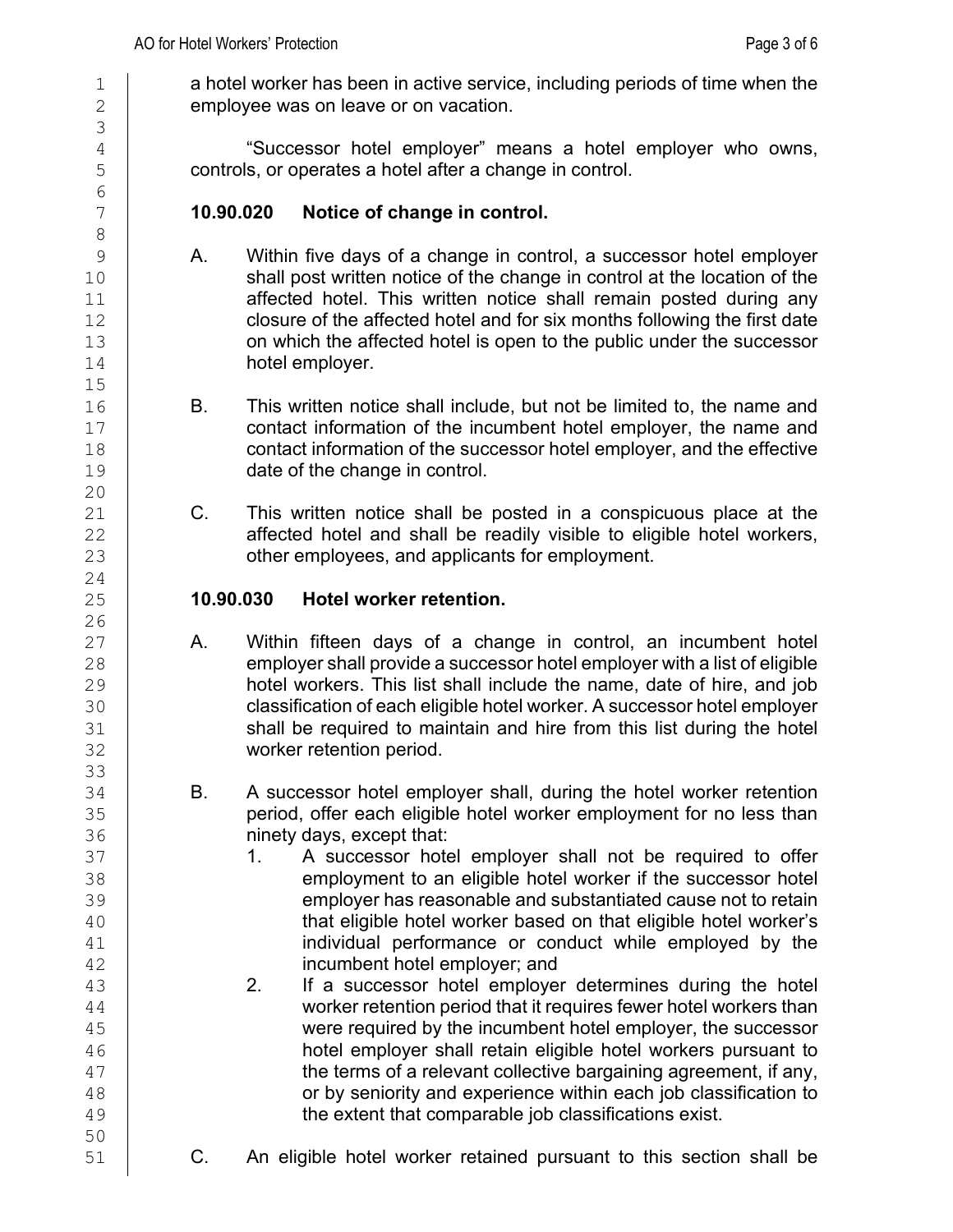1 employed under terms and conditions established by the successor<br>2 hotel emplover as required by law and shall not be discharged except  $\begin{array}{c|c}\n2 & \text{hotel employer as required by law and shall not be discharged except} \\
3 & \text{for good cause based on individual performance or conduct.}\n\end{array}$ for good cause based on individual performance or conduct.

- 5 D. An offer of employment made pursuant to subsection B. shall be made<br>6 **D. Construent in writing and shall remain open for at least ten business davs from**  $\begin{array}{c|c}\n6 & \text{in writing and shall remain open for at least ten business days from} \\
7 & \text{the date of the offer.} \\
\end{array}$ the date of the offer.
- 9 E. A successor hotel employer shall retain written verification of each<br>10 offer of employment made pursuant to subsection B. This verification  $\begin{array}{c|c} 10 & \text{offer of employment made pursuit to subsection B. This verification}\ \end{array}$ shall include the name, address, date of hire, and job classification of 12 the eligible hotel worker to whom the offer was made. A successor<br>13 hotel emplover shall retain the required verification for no less than  $\begin{array}{c|c} 13 & \text{hotel employer shall retain the required verification for no less than} \\ 14 & \text{three years from the date the offer is made.} \end{array}$ three years from the date the offer is made.
- 16 **F.** At the end of the hotel worker retention period, a successor hotel 17 **F.** At the end of the hotel worker retained pursuant to this 17 employer shall provide each hotel worker retained pursuant to this<br>18 Section with a written performance evaluation. If the hotel worker's 18 section with a written performance evaluation. If the hotel worker's<br>19 performance was satisfactory, the successor hotel employer shall 19 **performance was satisfactory, the successor hotel employer shall**<br>20 **consider offering the hotel worker continued employment under the** 20 consider offering the hotel worker continued employment under the<br>21 **containers and conditions established by the successor hotel employer and** terms and conditions established by the successor hotel employer and 22 as required by law. A successor hotel employer shall retain the written<br>23 performance evaluation required under this subsection for no less performance evaluation required under this subsection for no less 24 **than three years from the date it is issued.**
- 26 G. The rights to retention set forth in this section do not apply to any<br>27 managerial, supervisory, or confidential employee and do not include 27 managerial, supervisory, or confidential employee and do not include<br>28 the right to retain any supervisory or management responsibility. the right to retain any supervisory or management responsibility.

## 30 **10.90.040 Right to Recall**

- 32 A. An hotel employer shall offer its laid-off employees in writing, to their<br>33 and by email and text message to the last known physical address, and by email and text message to the 34 extent the employer possesses such information, all job positions<br>35 which become available after this chapter's effective date for which 35 which become available after this chapter's effective date for which<br>36 the laid-off employees are qualified. A laid-off employee is qualified 36 the laid-off employees are qualified. A laid-off employee is qualified  $\frac{37}{100}$ 37 **for a position if the employee:**<br>38 **1.** held the same or similar
- 38 1. held the same or similar position at the hospitality enterprise at<br>39 **1.** The time of the employee's most recent separation from active 39 the time of the employee's most recent separation from active<br>40 service with the employer; or
- 40 service with the employer; or<br>41 **2.** is or can be qualified for the p is or can be qualified for the position with the same training that

42 would be provided to a new employee hired into that position.<br>43 The employer shall offer positions to laid-off employees in an order o The employer shall offer positions to laid-off employees in an order of 44 preference corresponding to categories 1. and 2. in the preceding<br>45 sentence. Where more than one emplovee is entitled to preference 45 sentence. Where more than one employee is entitled to preference<br>46 **for a position**, the employer shall offer the position to the laid-off for a position, the employer shall offer the position to the laid-off  $\begin{array}{c|c} 47 & \text{employee with the greatest length of service for the hospitality} \\ 48 & \text{otherwise.} \end{array}$ enterprise.

50 B. A laid-off employee who is offered a position pursuant to this chapter<br>51 Shall be given no less than ten davs in which to accept or decline the shall be given no less than ten days in which to accept or decline the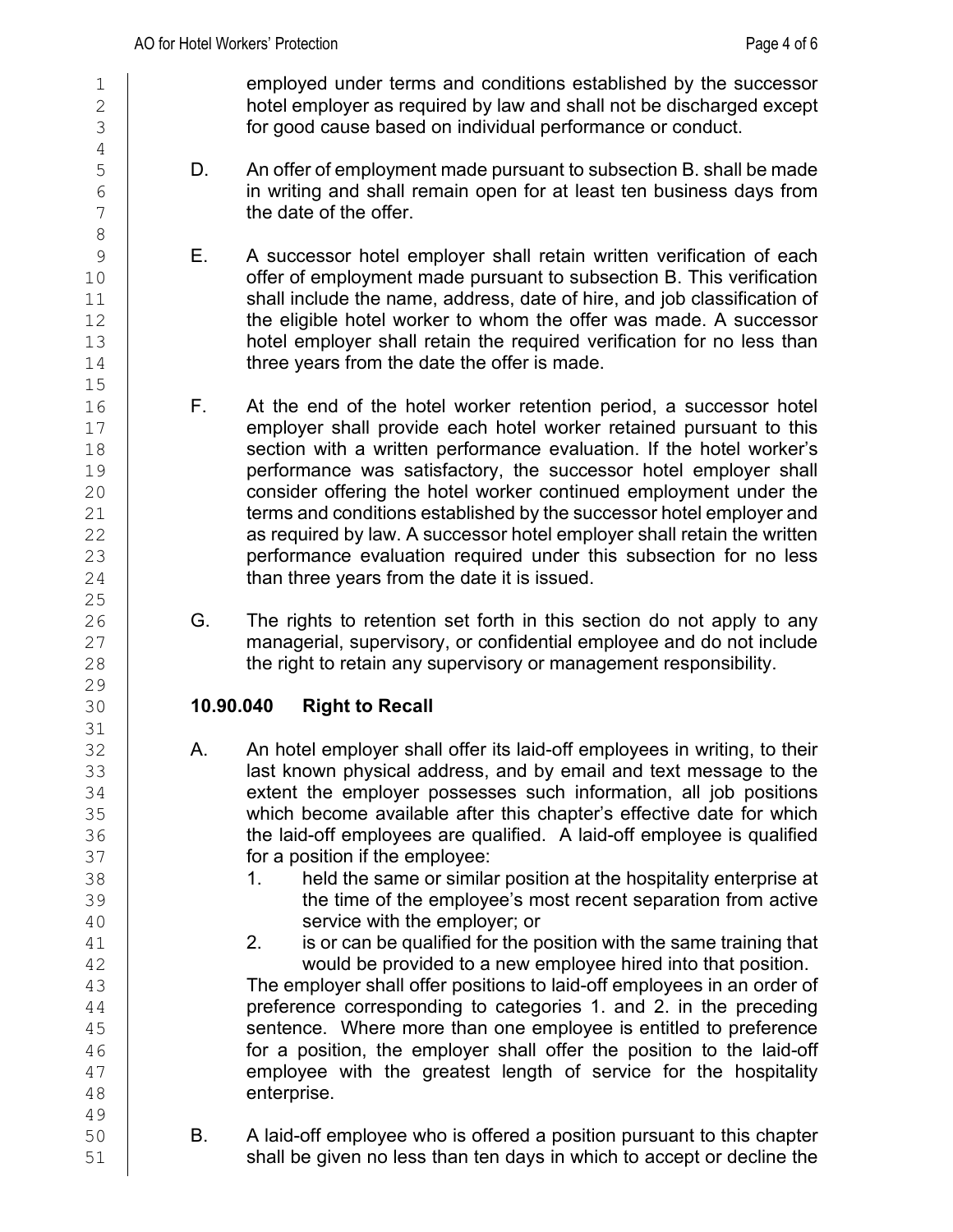1 offer.

- 3 C. A hotel employer that declines to recall a laid-off employee on the 4 grounds of lack of qualifications and instead hires someone other than<br>a laid-off employee shall provide the laid-off employee a written notice 5 a laid-off employee shall provide the laid-off employee a written notice<br>6 within 30 davs identifving all reasons for such decision. within 30 days identifying all reasons for such decision.
- 8 D. The requirements of this chapter also apply in the following<br>9 9 circumstances:<br>10 1. The ow
- 10 1. The ownership of the hotel employer changed after the<br>11 1. Separation from employment of a laid-off employee but the separation from employment of a laid-off employee but the 12 **enterprise is conducting the same or similar operations as**<br>13 **before January 31, 2020**: 13 before January 31, 2020;<br>14 2. The form of organization
- 14 2. The form of organization of the hotel employer changed after<br>15 **2020**: 15 January 31, 2020;
- 16 3. Substantially all of the assets of the hotel employer were<br>17 acquired by another entity which conducts the same or similar 17 acquired by another entity which conducts the same or similar<br>18 **18** operations using substantially the same assets:
- 18 operations using substantially the same assets;<br>19 **4** The hotel employer relocates the operations at v 19 19 4. The hotel employer relocates the operations at which a laid-off<br>20 degree was emploved before January 31, 2020 to a different 20 employee was employed before January 31, 2020 to a different<br>21 **bigget in the municipality:** and location within the municipality; and<br>5. Any combination of the circumstance
- 22 5. Any combination of the circumstances described in subsections<br>23 1. through 4. 1. through 4.

## 25 **10.90.050 Notice.**

27 A hotel employer shall provide written notice of the hotel workers' rights set<br>28 **Frank in this chapter to each hotel worker at the time of hire or on the effective**  $28 \leftarrow$  forth in this chapter to each hotel worker at the time of hire or on the effective<br>29 date of the ordinance codified in this chapter, whichever is later. Such written 29 date of the ordinance codified in this chapter, whichever is later. Such written<br>30 **http://www.filmerenary.org.in**. Spanish and any other language spoken 30 **conoco included in English, Spanish and any other language spoken**<br>31 **by five percent or more of the hotel workers emploved by the hotel emplover.** by five percent or more of the hotel workers employed by the hotel employer.

# 33 **10.90.060 Retaliatory action prohibited.**

35 No person shall take an adverse employment action against a hotel worker 36 for exercising rights protected under this chapter. There shall be a rebuttable<br>37 **for the presumption that an adverse emplovment action taken against a hotel worker** 37 **constructs presumption that an adverse employment action taken against a hotel worker**<br>38 **hour methology of the hotel worker's exercise of rights under this chapter** 38 within ninety days of the hotel worker's exercise of rights under this chapter<br>39 was taken in retaliation for the exercise of such rights. was taken in retaliation for the exercise of such rights.

# 41 **10.90.070 Supersession by collective bargaining agreement.**

The provisions of sections 10.90.030 and 10.90.040, or any part thereof, may  $\frac{44}{45}$  be waived pursuant to a bona fide collective bargaining agreement, but only  $\frac{45}{45}$  if the waiver is expressly set forth in clear and unambiguous written terms. 45 if the waiver is expressly set forth in clear and unambiguous written terms.<br>46 **Nether party to a collective bargaining relationship may waive or supersede** Neither party to a collective bargaining relationship may waive or supersede  $\begin{array}{c|c} 47 & \text{any provision of this chapter by means of unilaterally imposed terms and } 48 & \text{conditions of employment.} \end{array}$ conditions of employment.

## 50 **10.90.080 Civil remedies.**

 $\frac{2}{3}$  $\frac{7}{8}$  $\frac{24}{25}$ 26<br>27 32<br>33 34<br>35 40 42<br>43 49<br>50

51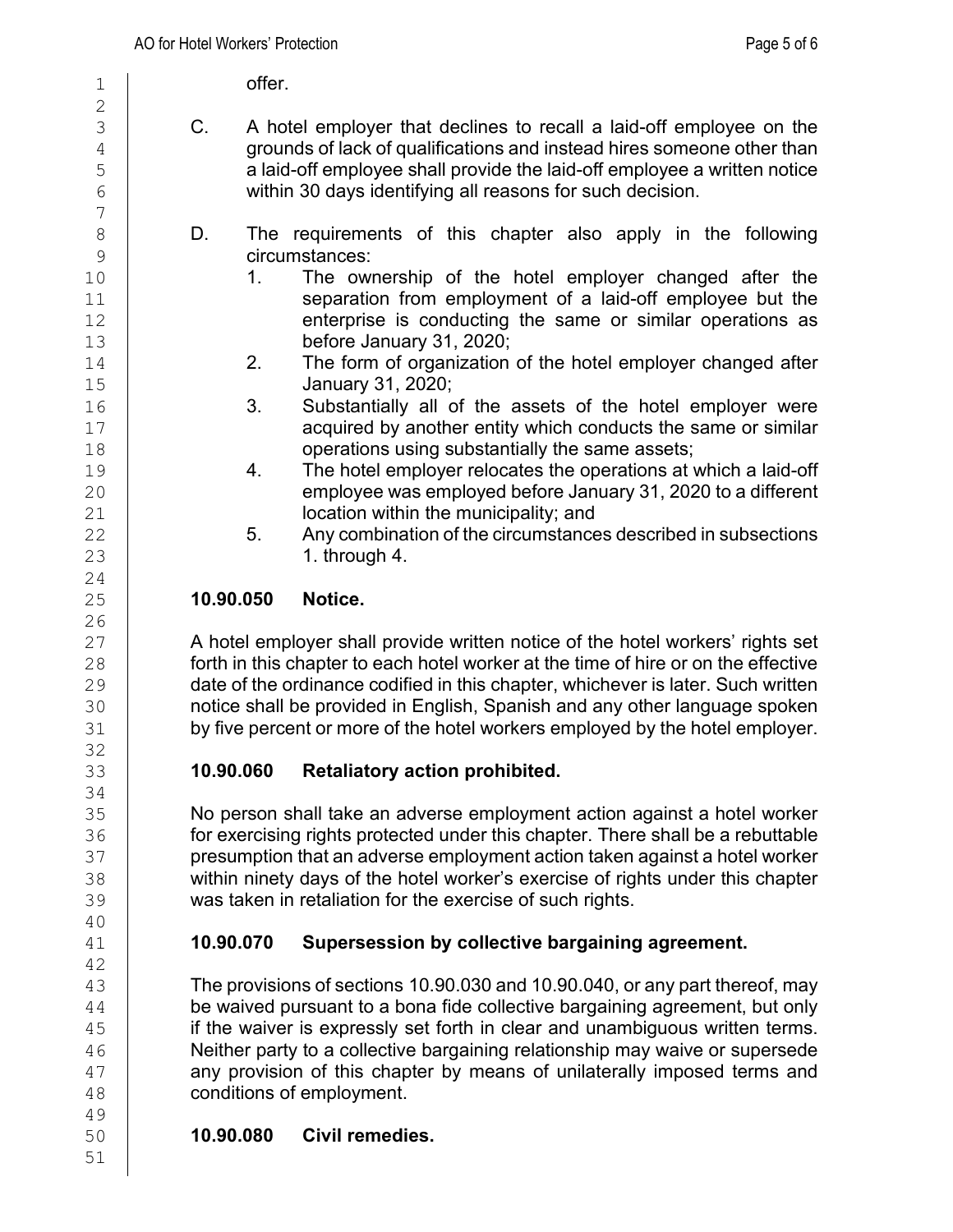- 1  $\vert$  A. Civil Action. The municipality or any aggrieved person may enforce  $\vert$  2 the provisions of this chapter by means of a civil action.
- 4 B. Injunction. Any person who commits an act, proposes to commit an <br>5 act, or engages in any pattern or practice that violates this chapter 5 act, or engages in any pattern or practice that violates this chapter<br>
6 may be enioined therefrom by a court of competent iurisdiction. An  $\begin{array}{c|c}\n6 & \phantom{0} & \phantom{0} & \phantom{0} & \phantom{0} & \phantom{0} & \phantom{0} & \phantom{0} & \phantom{0} & \phantom{0} & \phantom{0} & \phantom{0} & \phantom{0} & \phantom{0} & \phantom{0} & \phantom{0} & \phantom{0} & \phantom{0} & \phantom{0} & \phantom{0} & \phantom{0} & \phantom{0} & \phantom{0} & \phantom{0} & \phantom{0} & \phantom{0} & \phantom{0} & \phantom{0} & \phantom{0} & \phantom{0} & \phantom{0$  $\begin{array}{c|c}\n7 \\
8\n\end{array}$  action for injunction under this subsection may be brought by any<br>8 8 aggrieved person, by the municipal attorney, or by any person or entity<br>8 who will fairly and adequately represent the interests of an aggrieved  $\begin{array}{c|c} 9 & \text{which is} \ 10 & \text{which is} \end{array}$  who will fairly and adequately represent the interests of an aggrieved person or persons.
- 12 C. Damages and Penalties. Any person who violates the provisions of 13 contains this chapter is liable for any actual damages suffered by any agarieved 13 this chapter is liable for any actual damages suffered by any aggrieved<br>14 **homogeney of the contract of the amount** of one hundred 14 person or for statutory damages up to the amount of one hundred<br>15 dollars per aggrieved person per day, except that statutory damages 15 dollars per aggrieved person per day, except that statutory damages<br>16 for failure to maintain records shall not exceed one thousand dollars 16 for failure to maintain records shall not exceed one thousand dollars<br>17 per day in total. For willful violations, the amount of monies and 17 per day in total. For willful violations, the amount of monies and penalties to be paid under this subsection shall be trebled. penalties to be paid under this subsection shall be trebled.
- 20 D. Cumulative Remedies. The remedies set forth in this Chapter are<br>21 cumulative. Nothing in this Chapter shall be interpreted as restricting. 21 cumulative. Nothing in this Chapter shall be interpreted as restricting,<br>22 precluding, or otherwise limiting a separate or concurrent criminal 22 precluding, or otherwise limiting a separate or concurrent criminal<br>23 prosecution under this Code or State law. prosecution under this Code or State law.

25 **Section 2. Report to the Assembly.** On or before January 31, 2022, the 26 | Municipality Manager shall report to the Assembly on the effectiveness of Section<br>27 | 10.90.040 in promoting employment stability and shall advise the Assembly on the 27  $\mid$  10.90.040 in promoting employment stability and shall advise the Assembly on the <br>28  $\mid$  need for further action. need for further action.

30 **Section 3.** This ordinance shall be effective immediately upon passage and approval by the Assembly.

PASSED AND APPROVED by the Anchorage Assembly this day  $34$  of  $, 2020$ .

ATTEST:

42 43

39 **ATTEST:**<br>40 **ATTEST:** 

44<br>45 Municipal Clerk

3 11<br>12 19<br>20  $\frac{24}{25}$ 29<br>30 32<br>33 35 36 37 38<br>39 41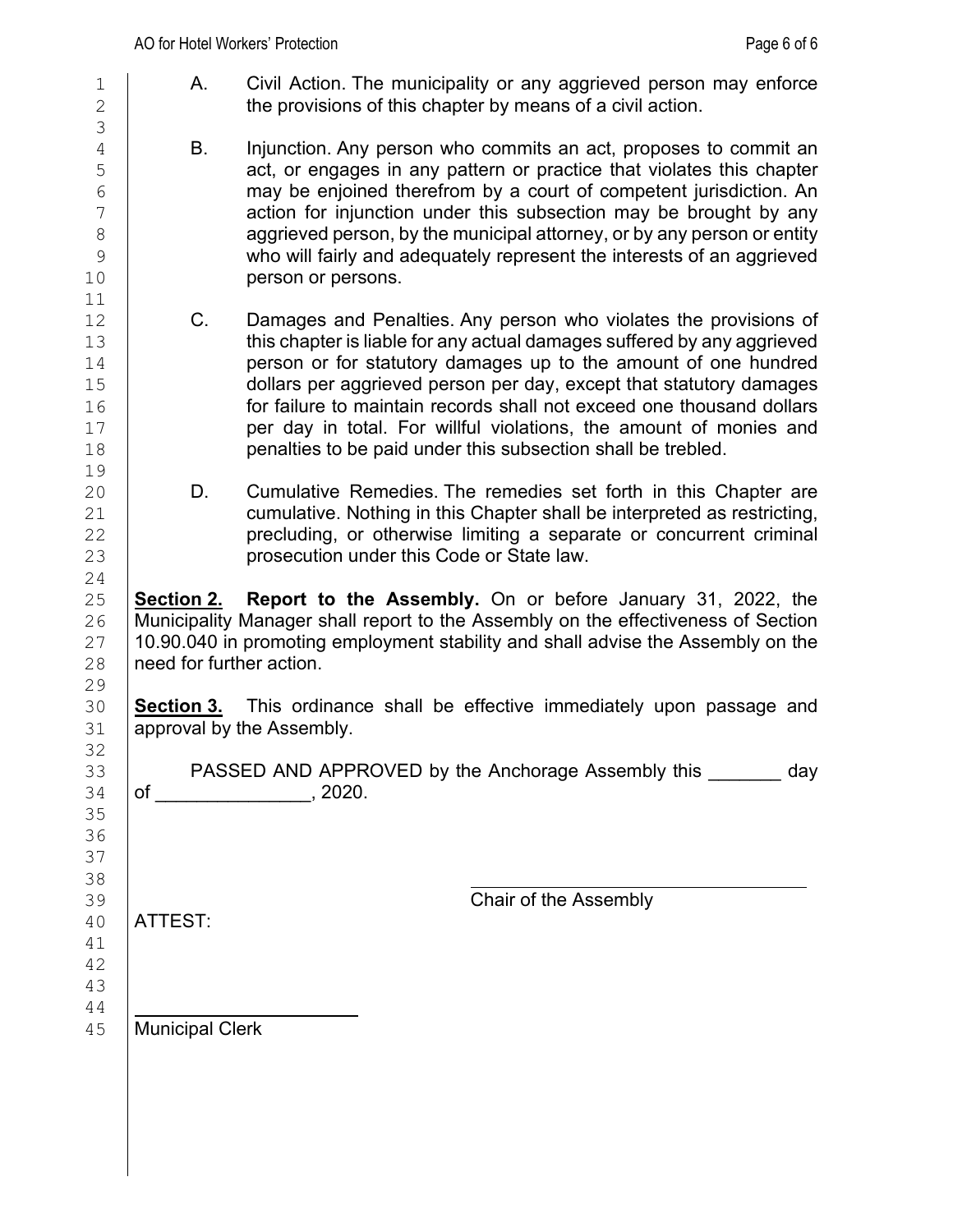**MUNICIPALITY OF ANCHORAGE**



# **ASSEMBLY MEMORANDUM**

No. AM 444-2020

Meeting Date: July 28, 2020

| 1                                                                                                                                                                    | From:                                                                                                                                                                                                            | <b>Assembly Chair Rivera and Assembly Member Dunbar</b>                                                                                                                                                                                                                                                                                                                                                                                                                                                                                                                                                                                                                                                                                                                                                                                                                                                                                                                                                                                                                                                                                                                                                                                                                                                                                                                                                                                                                                                                                                                                                                                                                                                                                                                                                                                                                                                        |  |
|----------------------------------------------------------------------------------------------------------------------------------------------------------------------|------------------------------------------------------------------------------------------------------------------------------------------------------------------------------------------------------------------|----------------------------------------------------------------------------------------------------------------------------------------------------------------------------------------------------------------------------------------------------------------------------------------------------------------------------------------------------------------------------------------------------------------------------------------------------------------------------------------------------------------------------------------------------------------------------------------------------------------------------------------------------------------------------------------------------------------------------------------------------------------------------------------------------------------------------------------------------------------------------------------------------------------------------------------------------------------------------------------------------------------------------------------------------------------------------------------------------------------------------------------------------------------------------------------------------------------------------------------------------------------------------------------------------------------------------------------------------------------------------------------------------------------------------------------------------------------------------------------------------------------------------------------------------------------------------------------------------------------------------------------------------------------------------------------------------------------------------------------------------------------------------------------------------------------------------------------------------------------------------------------------------------------|--|
| $\overline{c}$<br>3<br>$\overline{4}$<br>5<br>6<br>7<br>8<br>9<br>10<br>11                                                                                           | Subject:                                                                                                                                                                                                         | AN ORDINANCE OF THE ANCHORAGE ASSEMBLY PROVIDING<br>PROTECTION FOR HOTEL WORKERS' EMPLOYMENT<br><b>BY</b><br>AMENDING ANCHORAGE MUNICIPAL CODE WITH A NEW<br><b>CHAPTER REQUIRING LARGE HOTEL EMPLOYERS TO OFFER</b><br>REHIRE TO EMPLOYEES LAID OFF IN RELATION TO THE COVID-<br>19 PANDEMIC, AND TO RETAIN ELIGIBLE WORKERS FOR A<br>PERIOD OF TIME AFTER A CHANGE IN OWNERSHIP OR<br>CONTROL, AND THEREAFTER CONSIDER OFFERING THEM<br><b>CONTINUED EMPLOYMENT.</b>                                                                                                                                                                                                                                                                                                                                                                                                                                                                                                                                                                                                                                                                                                                                                                                                                                                                                                                                                                                                                                                                                                                                                                                                                                                                                                                                                                                                                                         |  |
| 12<br>13<br>14<br>15                                                                                                                                                 | The proposed ordinance, the "Hotel Workers Protection Act," ensures a series of<br>protections for hotel workers in Anchorage, excluding management or confidential<br>employees. Specifically, it provides for: |                                                                                                                                                                                                                                                                                                                                                                                                                                                                                                                                                                                                                                                                                                                                                                                                                                                                                                                                                                                                                                                                                                                                                                                                                                                                                                                                                                                                                                                                                                                                                                                                                                                                                                                                                                                                                                                                                                                |  |
| 16<br>17<br>18<br>19<br>20<br>21<br>22<br>23<br>24<br>25<br>26<br>27<br>28<br>29<br>30<br>31<br>32<br>33<br>34<br>35<br>36<br>37<br>38<br>39<br>40<br>41<br>42<br>43 | $\bullet$<br>$\bullet$<br>$\bullet$<br>$\bullet$<br>$\bullet$                                                                                                                                                    | A Right of Recall. Hotel workers who were laid off due to the COVID-19<br>pandemic or future crises would receive priority re-hiring to jobs at the hotel, by<br>seniority, when the business returns and the hotel hires for open positions.<br>Worker retention on ownership change. Hotel workers who work at a hotel<br>which changes ownership or management must be retained by the new owner<br>or operator for a 90-day transition period. The hotel can dismiss for cause, or<br>if the hotel can show it needs fewer employees for its operations than the<br>number on the retained employee list from the incumbent hotel. At the end of<br>the 90-day retention period the new hotel employer provides a performance<br>evaluation to each retained employee, and if satisfactory shall consider<br>offering continued employment.<br>Notice to all hotel workers of their rights under this ordinance.<br>Prohibits retaliatory or adverse employment action for exercising rights under<br>the ordinance and establishes a rebuttable presumption that an adverse<br>employment action taken within 90 days is retaliatory.<br>Allows the ordinance requirements to be altered or waived by mutual<br>agreement in a collective bargaining agreement.<br>Provides for enforcement by a civil action in court, by any person aggrieved,<br>and allows for injunctive relief by any aggrieved person, the Municipal<br>Attorney, or any person or entity who can fairly and adequately represent the<br>interests of the aggrieved person or persons.<br>A new chapter is established in the Municipal Code for enactment of this ordinance,<br>and the title is generic to labor regulation for protection of workers. This will<br>accommodate additional enactments for labor regulation by local ordinance in those<br>areas where the Municipality is not preempted by state or federal law. |  |